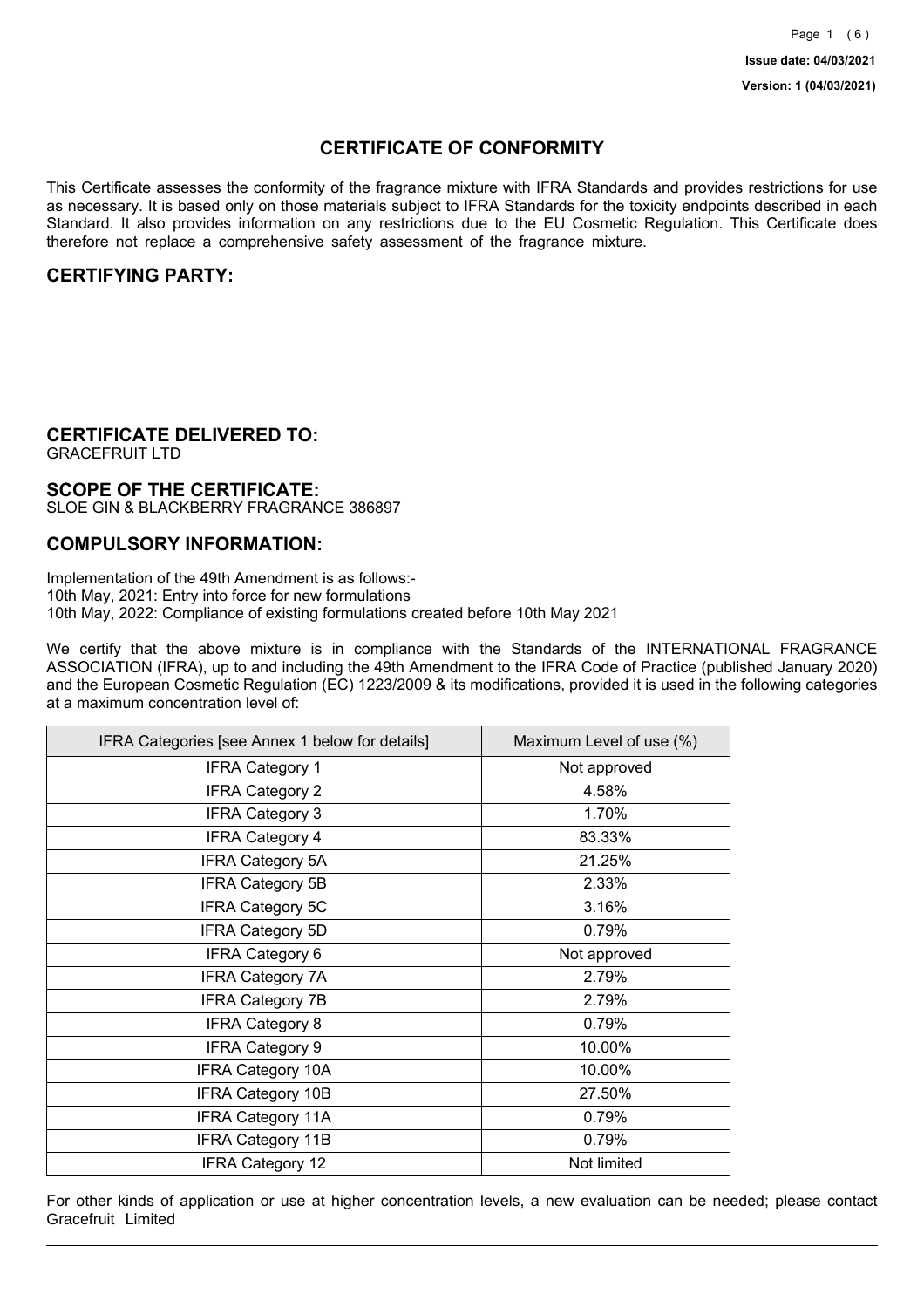## **EU COSMETIC INFORMATION:**

We certify that the above mixture is in compliance with the EU Cosmetic Regulation 1223/2009 and its amendments, provided it is used in the following applications at a maximum concentration level of:

| <b>Cosmetic Application</b>      | Maximum Level of use (%) |
|----------------------------------|--------------------------|
| Fine Fragrance                   | Not limited              |
| Eau de Toilette                  | Not limited              |
| Fragrancing cream                | Not limited              |
| Rinse off cosmetic products      | Not limited              |
| Other leave-on cosmetic products | Not limited              |
| Oral products                    | Not approved             |

Regulatory Affairs Department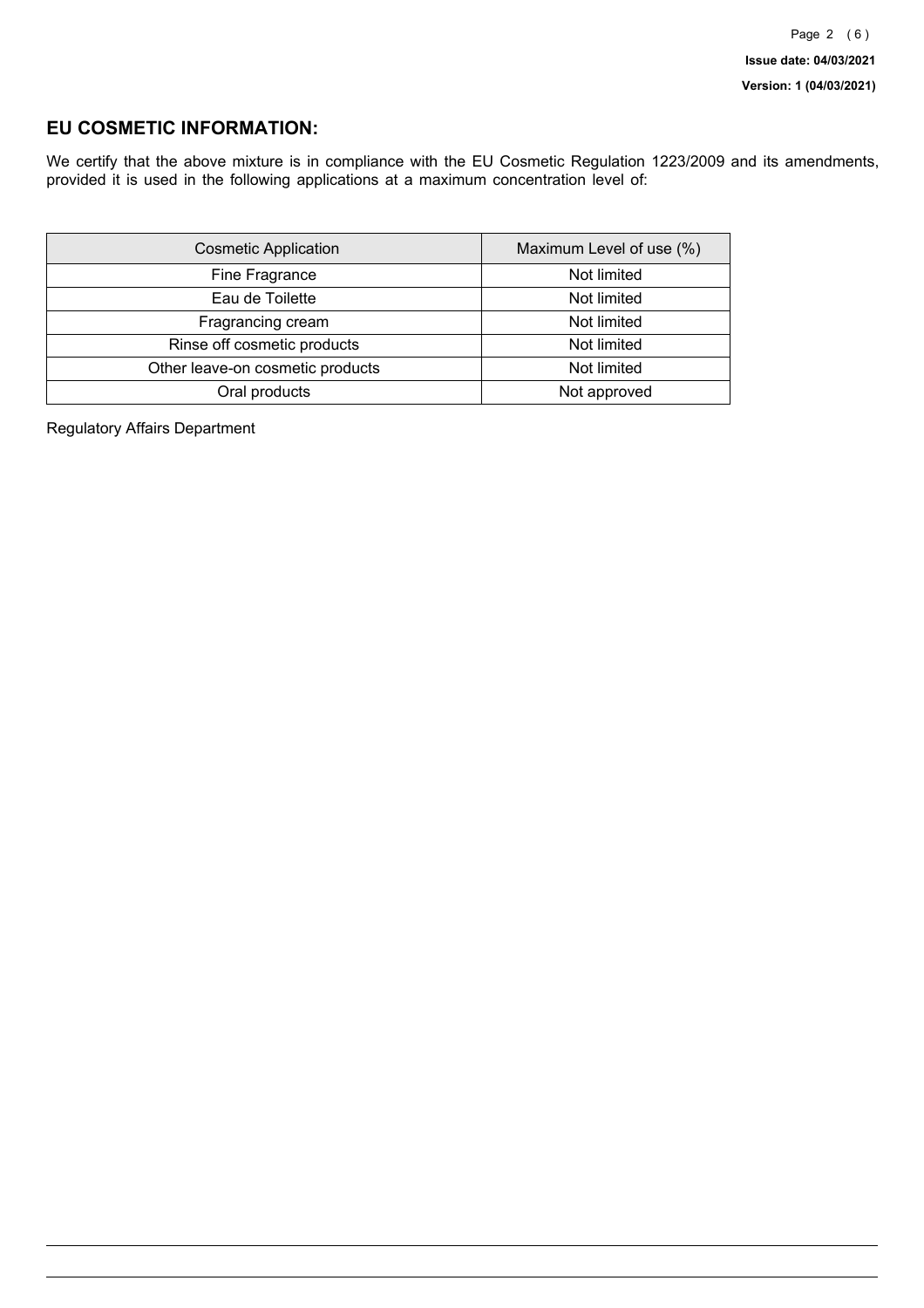### **ANNEX 1**

Below is an extract of information provided by IFRA in relation to types of application present in each IFRA Category. Additional information about IFRA Categories can be found in the Guidance to IFRA Standards, issued by IFRA.

| <b>IFRA Category</b>     | Product Type                                                                                                                                                                                                                                                                                                                                                                                                                                                                                                                                                                                                                                                                                                                                                                                                                                                                                                                                 |
|--------------------------|----------------------------------------------------------------------------------------------------------------------------------------------------------------------------------------------------------------------------------------------------------------------------------------------------------------------------------------------------------------------------------------------------------------------------------------------------------------------------------------------------------------------------------------------------------------------------------------------------------------------------------------------------------------------------------------------------------------------------------------------------------------------------------------------------------------------------------------------------------------------------------------------------------------------------------------------|
| <b>IFRA Category 1</b>   | Products applied to the lips: Lip products e.g. lipstick, lip balm; Childrens toys                                                                                                                                                                                                                                                                                                                                                                                                                                                                                                                                                                                                                                                                                                                                                                                                                                                           |
| <b>IFRA Category 2</b>   | Products applied to the axillae: Deodorant and antiperspirant products of all types; Body sprays/mists                                                                                                                                                                                                                                                                                                                                                                                                                                                                                                                                                                                                                                                                                                                                                                                                                                       |
| <b>IFRA Category 3</b>   | Products applied to the face/body using fingertips: Eye products e.g. eye make-up, eye moisturizer; Facial<br>make-up; Make-up remover; Nose pore strips; Wipes for face, neck, hands, body; Facial masks; Body<br>and face paint                                                                                                                                                                                                                                                                                                                                                                                                                                                                                                                                                                                                                                                                                                            |
| <b>IFRA Category 4</b>   | Products related to fine fragrance: Hydroalcoholic and non-hydroalcoholic fine fragrance of all types e.g.<br>Eau de Toilette, Parfum, Cologne, solid perfume, fragrancing cream, aftershaves of all types; Ingredients<br>of perfume and fragrance mixtures for cosmetic kits; Scent pads; Scent strips                                                                                                                                                                                                                                                                                                                                                                                                                                                                                                                                                                                                                                     |
| <b>IFRA Category 5A</b>  | Body lotion products applied to the body using the hands (palms), primarily leave on: Foot care products<br>e.g. creams, powders; Insect repellent for application to the skin; All powders and talc (excluding baby<br>powders and talc)                                                                                                                                                                                                                                                                                                                                                                                                                                                                                                                                                                                                                                                                                                    |
| IFRA Category 5B         | Face moisturizer products applied to the face using the hands (palms), primarily leave on: Facial toner;<br>Facial moisturizers and creams                                                                                                                                                                                                                                                                                                                                                                                                                                                                                                                                                                                                                                                                                                                                                                                                   |
| <b>IFRA Category 5C</b>  | Hand cream products applied to the hands using the hands (palms), primarily leave on: Hand cream; Nail<br>care products including cuticle creams; Hand sanitizers                                                                                                                                                                                                                                                                                                                                                                                                                                                                                                                                                                                                                                                                                                                                                                            |
| <b>IFRA Category 5D</b>  | Baby creams, baby oils and baby talc: Baby cream/lotion, baby oil, baby powders and talc                                                                                                                                                                                                                                                                                                                                                                                                                                                                                                                                                                                                                                                                                                                                                                                                                                                     |
| IFRA Category 6          | Products with oral and lip exposure: Toothpaste; Mouthwash, including breath sprays; Toothpowder,<br>strips, mouthwash tablets                                                                                                                                                                                                                                                                                                                                                                                                                                                                                                                                                                                                                                                                                                                                                                                                               |
| <b>IFRA Category 7A</b>  | Rinse-off products applied to the hair with some hand contact: Hair permanent or other hair chemical<br>treatments (rinse-off) e.g. relaxers, including rinse-off hair dyes                                                                                                                                                                                                                                                                                                                                                                                                                                                                                                                                                                                                                                                                                                                                                                  |
| <b>IFRA Category 7B</b>  | Leave-on products applied to the hair with some hand contact: Hair sprays of all types e.g. pumps,<br>aerosol sprays; Hair styling aids non sprays e.g. mousse, leave- on conditioners; Hair permanent or other<br>hair chemical treatments (leave-on) e.g. relaxers, including leave-on hair dyes; Shampoo - Dry (waterless<br>shampoo); Hair deodorizer                                                                                                                                                                                                                                                                                                                                                                                                                                                                                                                                                                                    |
| <b>IFRA Category 8</b>   | Products with significant anogenital exposure: Intimate wipes; Tampons; Baby wipes; Toilet paper (wet)                                                                                                                                                                                                                                                                                                                                                                                                                                                                                                                                                                                                                                                                                                                                                                                                                                       |
| IFRA Category 9          | Products with body and hand exposure, primarily rinse off: Bar soap; Liquid soap; Shampoo of all type;<br>Conditioner (rinse-off); Body washes and shower gels of all types; Baby wash, bath, shampoo; Bath gels,<br>foams, mousses, salts, oils and other products added to bathwater; Cleanser for face (rinse-off); Shaving<br>creams of all types e.g. stick, gels, foams; All depilatories (including facial) and waxes for mechanical hair<br>removal; Foot care products (feet are placed in a bath for soaking); Shampoos for pets                                                                                                                                                                                                                                                                                                                                                                                                   |
| <b>IFRA Category 10A</b> | Household care excluding aerosol / spray products: Hand wash laundry detergent; Laundry pre-treatment<br>of all types e.g. paste, sprays, sticks; Machine laundry detergents with skin contact e.g. liquids, powders;<br>Fabric softeners of all types including fabric softener sheets; Ironing water; Hand dishwashing detergent;<br>Hard surface cleaners of all types e.g. bathroom, kitchen cleansers, furniture polish; Toilet seat wipes;<br>Household cleaning products, other types including fabric cleaners, carpet cleaners, furniture polishes<br>sprays and wipes, stain removers, treatment products for textiles e.g. starch sprays; Floor wax; Dry<br>cleaning kits; Fragranced oil for lamp ring, reed diffusers, pot-pourri, liquid refills for air fresheners (non-<br>cartridge systems), etc.                                                                                                                          |
| <b>IFRA Category 10B</b> | Household aerosol/spray products: Animal sprays applied to animals; Air freshener sprays, manual,<br>including aerosol and pump; Aerosol/spray insecticides                                                                                                                                                                                                                                                                                                                                                                                                                                                                                                                                                                                                                                                                                                                                                                                  |
| <b>IFRA Category 11A</b> | Products with intended skin contact but minimal transfer of fragrance to skin from inert substrate without<br>UV exposure: Feminine hygiene conventional pads, liners, interlabial pads; Diapers (baby and adult);<br>Adult incontinence pant, pad; Toilet paper (dry)                                                                                                                                                                                                                                                                                                                                                                                                                                                                                                                                                                                                                                                                       |
| <b>IFRA Category 11B</b> | Products with intended skin contact but minimal transfer of fragrance to skin from inert substrate with<br>potential UV exposure: Tights with moisturizers; Scented socks, gloves; Facial tissues (dry tissues);<br>Napkins; Paper towels; Wheat bags; Facial masks (paper/protective) e.g. surgical masks not used as<br>medical device; Fertilizers, solid (pellet or powder)                                                                                                                                                                                                                                                                                                                                                                                                                                                                                                                                                              |
| <b>IFRA Category 12</b>  | Products not intended for direct skin contact, minimal or insignificant transfer to skin: Candles of all types;<br>Laundry detergents for machine wash with minimal skin contact (e.g. Liquid tabs, pods); Automated air<br>fresheners and fragrancing of all types e.g. concentrated aerosol with metered doses, plug-ins, electrical,<br>incense, liquid refills (cartridge); Air delivery systems; Cat litter; Cell phone cases; Deodorizers/maskers<br>not intended for skin contact e.g. fabric drying machine deodorizers, carpet powders; Fuels; Insecticides<br>e.g. mosquito coil, paper, electrical, for clothing, excluding aerosols/sprays; Joss sticks or incense sticks;<br>Dishwash detergent and deodorizers - for machine wash; Olfactive board games; Paints; Plastic articles<br>(excluding toys); Scratch and sniff; Scent pack; Scent delivery system (using dry air technology); Shoe<br>polishes; Rim blocks (Toilet) |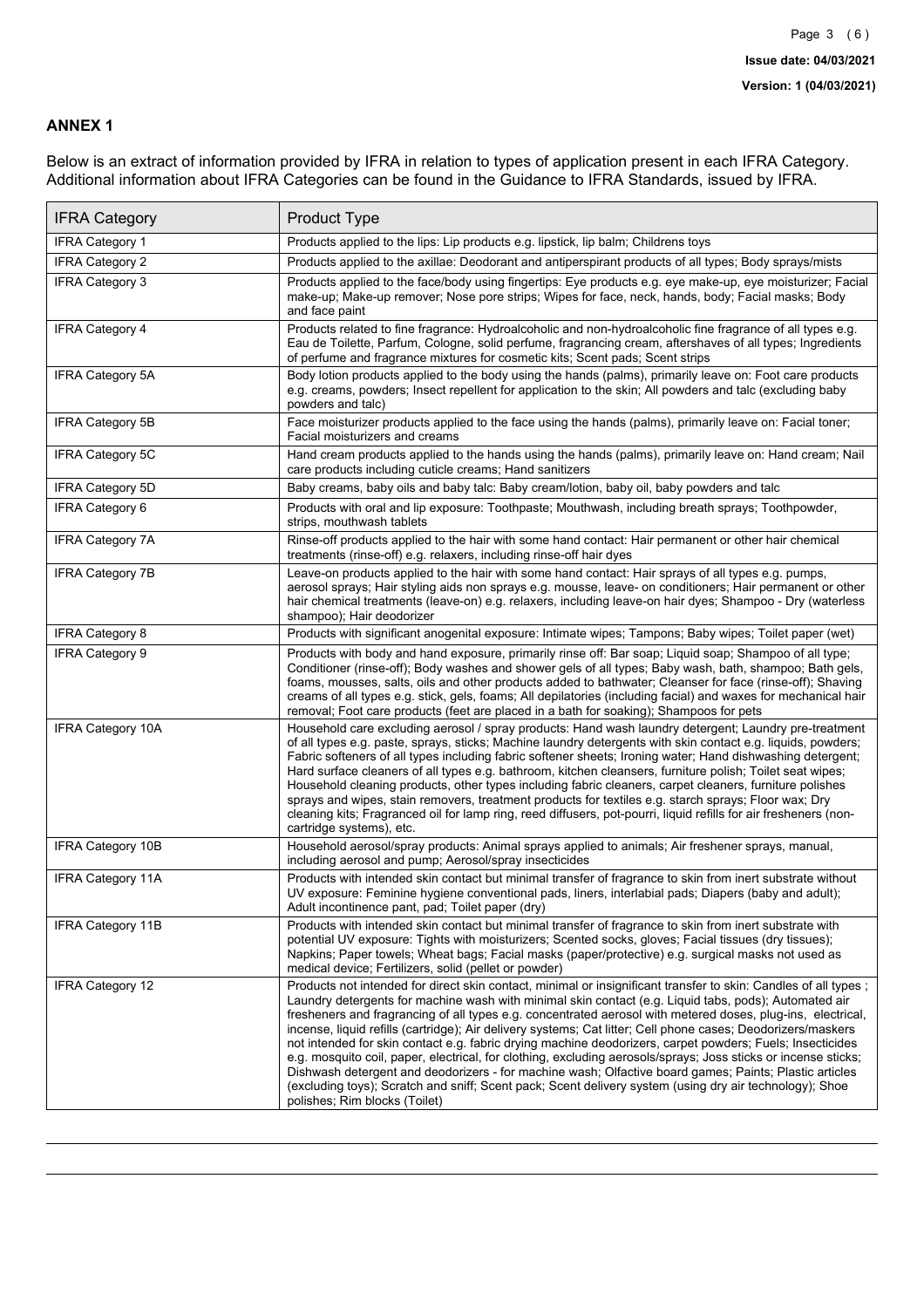## **IFRA CONFORMITY CERTIFICATE**

### **Customer: GRACEFRUIT LTD**

### **Product: SLOE GIN & BLACKBERRY FRAGRANCE 386897**

We certify that the above item is in compliance with the Standards of the INTERNATIONAL FRAGRANCE ASSOCIATION (IFRA - 48th Amendment / published June 2015), provided it is used in the following classes at a maximum concentration level of:

| IFRA classes [see annex for detail] | Maximum level of use (%) |
|-------------------------------------|--------------------------|
| <b>IFRA Class 1 Limit</b>           | Not approved             |
| <b>IFRA Class 2 Limit</b>           | 7.2%                     |
| <b>IFRA Class 3.A Limit</b>         | 29.58%                   |
| IFRA Class 3.B Limit                | 29.58%                   |
| IFRA Class 3.C Limit                | 29.58%                   |
| IFRA Class 3.D Limit                | 29.58%                   |
| <b>IFRA Class 4.A Limit</b>         | 89.16%                   |
| <b>IFRA Class 4.B Limit</b>         | 89.16%                   |
| IFRA Class 4.C Limit                | 89.16%                   |
| <b>IFRA Class 4.D Limit</b>         | 89.16%                   |
| <b>IFRA Class 5 Limit</b>           | 46.66%                   |
| <b>IFRA Class 6 Limit</b>           | Not approved             |
| <b>IFRA Class 7.A Limit</b>         | 15%                      |
| IFRA Class 7.B Limit                | 15%                      |
| IFRA Class 8.A Limit                | 8.33%                    |
| IFRA Class 8.B Limit                | 8.33%                    |
| <b>IFRA Class 9.A Limit</b>         | 20.83%                   |
| <b>IFRA Class 9.B Limit</b>         | 20.83%                   |
| IFRA Class 9.C Limit                | 20.83%                   |
| IFRA Class 10.A Limit               | 10.41%                   |
| IFRA Class 10.B Limit               | 10.41%                   |
| <b>IFRA Class 11 Limit</b>          | 100%                     |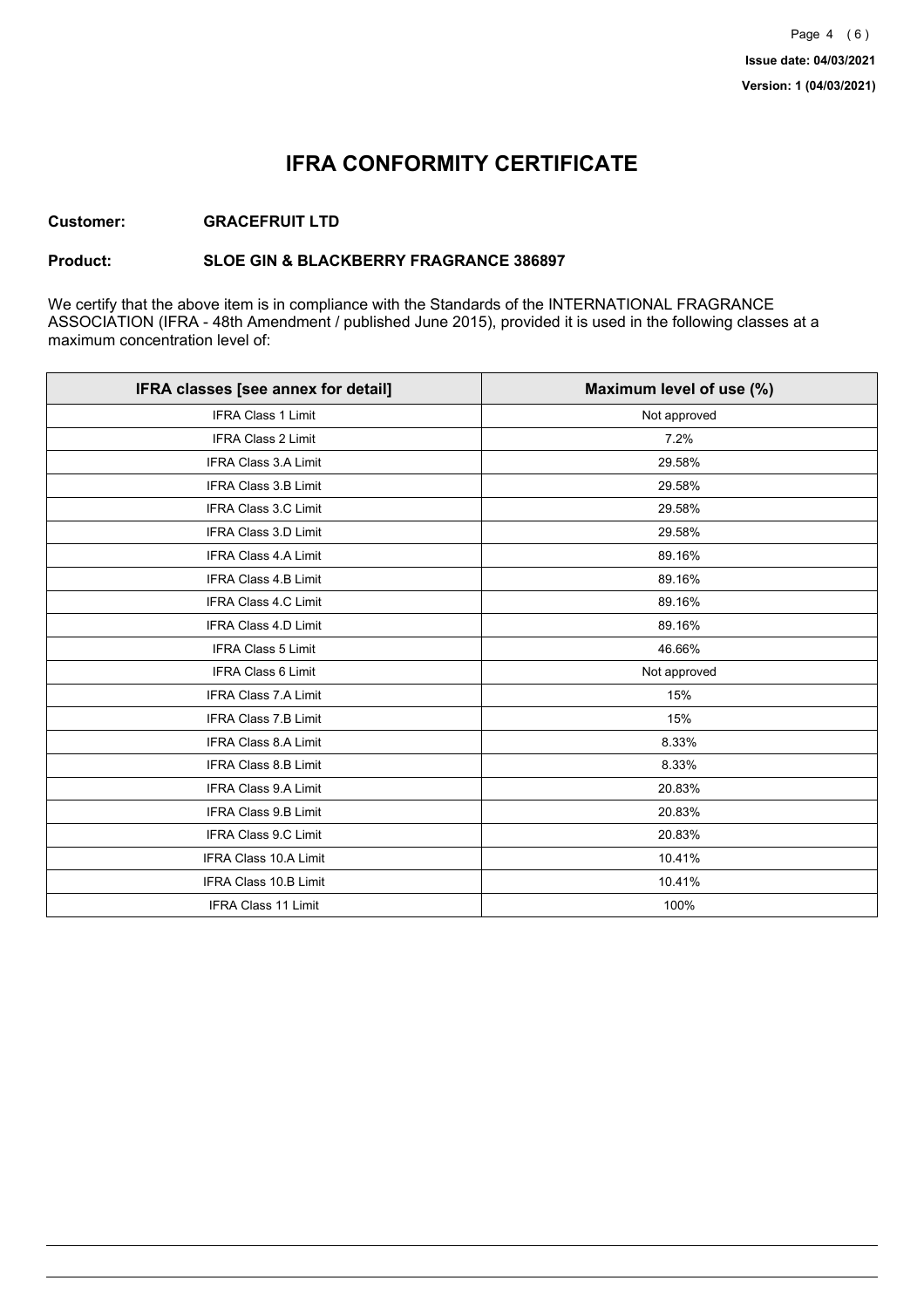# **IFRA CONFORMITY CERTIFICATE**

For other kinds of application or use at higher concentration levels, a new evaluation may be needed; please contact Gracefruit Limited.

The IFRA Standards regarding use restrictions are based on safety assessments by the Panel of Experts of the RESEARCH INSTITUTE FOR FRAGRANCE MATERIALS (RIFM) and are enforced by the IFRA Scientific Committee.

Evaluation of individual Fragrance ingredients is made according to the safety standards contained in the relevant section of the IFRA Code of Practice.

It is the ultimate responsibility of our customer to ensure the safety of the final product (containing this fragrance) by further testing if need be.

**Regulatory Affairs Department**